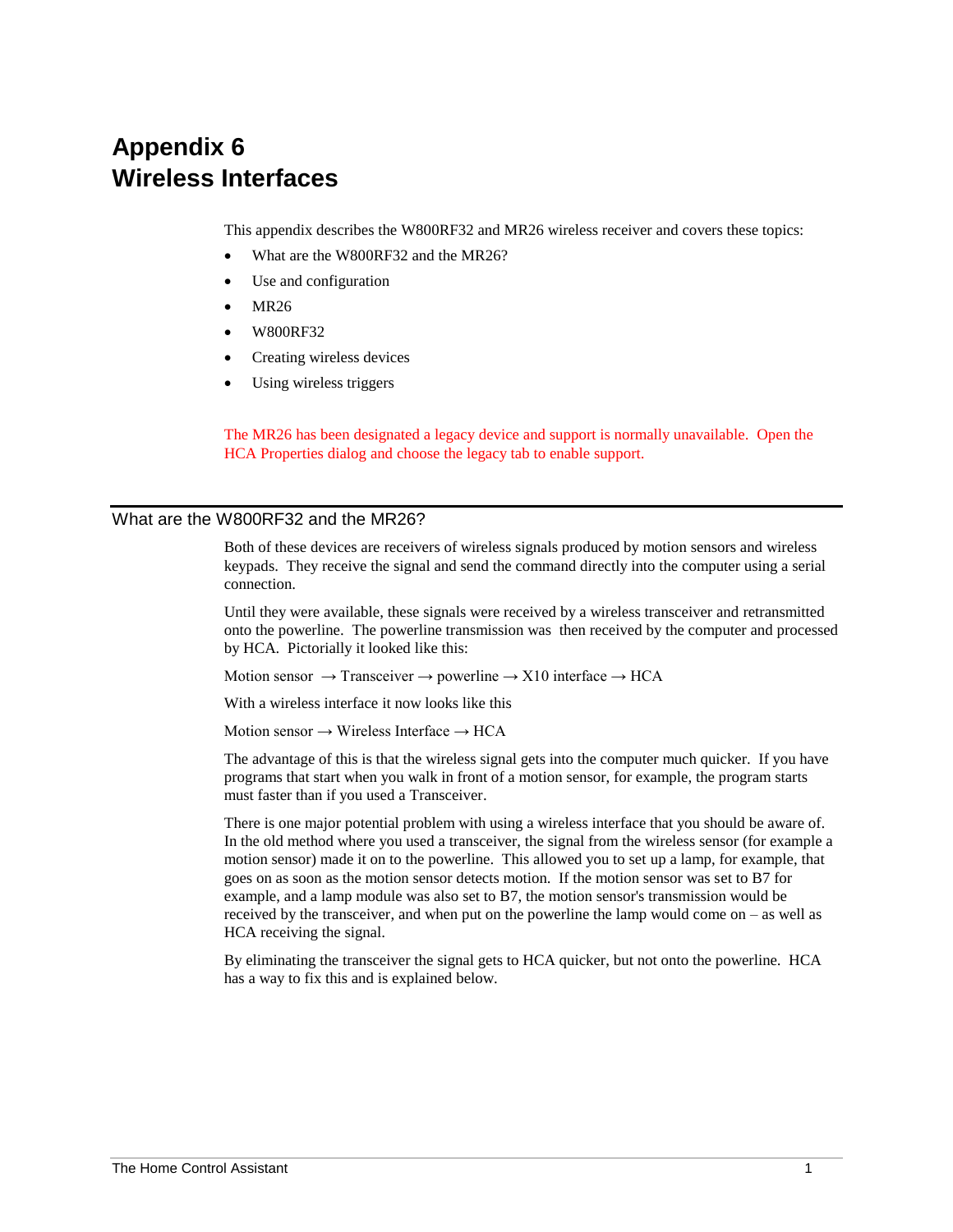## Use and Configuration

To use one of these interfaces attach it to an unused serial port on your computer. Then open the HCA properties options and select the hardware tab.

| <b>Home Control Assistant Options</b>                                                                                                                | $\overline{\mathbf{x}}$                                                                      |
|------------------------------------------------------------------------------------------------------------------------------------------------------|----------------------------------------------------------------------------------------------|
| Color and Theme<br>Client Server<br>Control Interface Design Pane<br><b>Display Pane</b><br>Startup<br>Interface hardware attached to this computer: | Hardware<br>Visual Programmer<br>Advanced Legacy<br>Extra                                    |
| SmartHome Insteon Modem - USB (2412U/2413U)<br>r۱۱<br>$\blacktriangledown$<br>Configure<br>Connect<br>Comm <sub>5</sub><br>۰<br>Insteon              | Unused<br>Configure<br>Connect<br><b>Unused</b><br>$\overline{\phantom{a}}$                  |
| PulseWorx UPB PIM - Serial<br>$\blacktriangledown$<br>Configure<br>Connect<br>Comm 9<br>Serial PIM                                                   | Unused<br>$\overline{\phantom{a}}$<br>Configure<br>Connect<br>Unused<br>$\blacktriangledown$ |
| W800RF32 Wireless Receiver<br>()<br>۰<br>Configure<br>Connect<br>Comm 16<br><b>W800</b>                                                              | Unused<br>$\overline{\phantom{a}}$<br>Configure<br>Connect<br>Unused                         |
| Unused<br>Configure<br>Connect<br>Unused                                                                                                             | Unused<br>Configure<br>Connect<br>Unused                                                     |
|                                                                                                                                                      | OK<br>Cancel                                                                                 |

Once this is done, the next step is to configure how it works with HCA. Open the dropdown menu from the interface button.



Press the *Wireless* button in the ribbon *Interfaces* category and select *Configure* from the menu.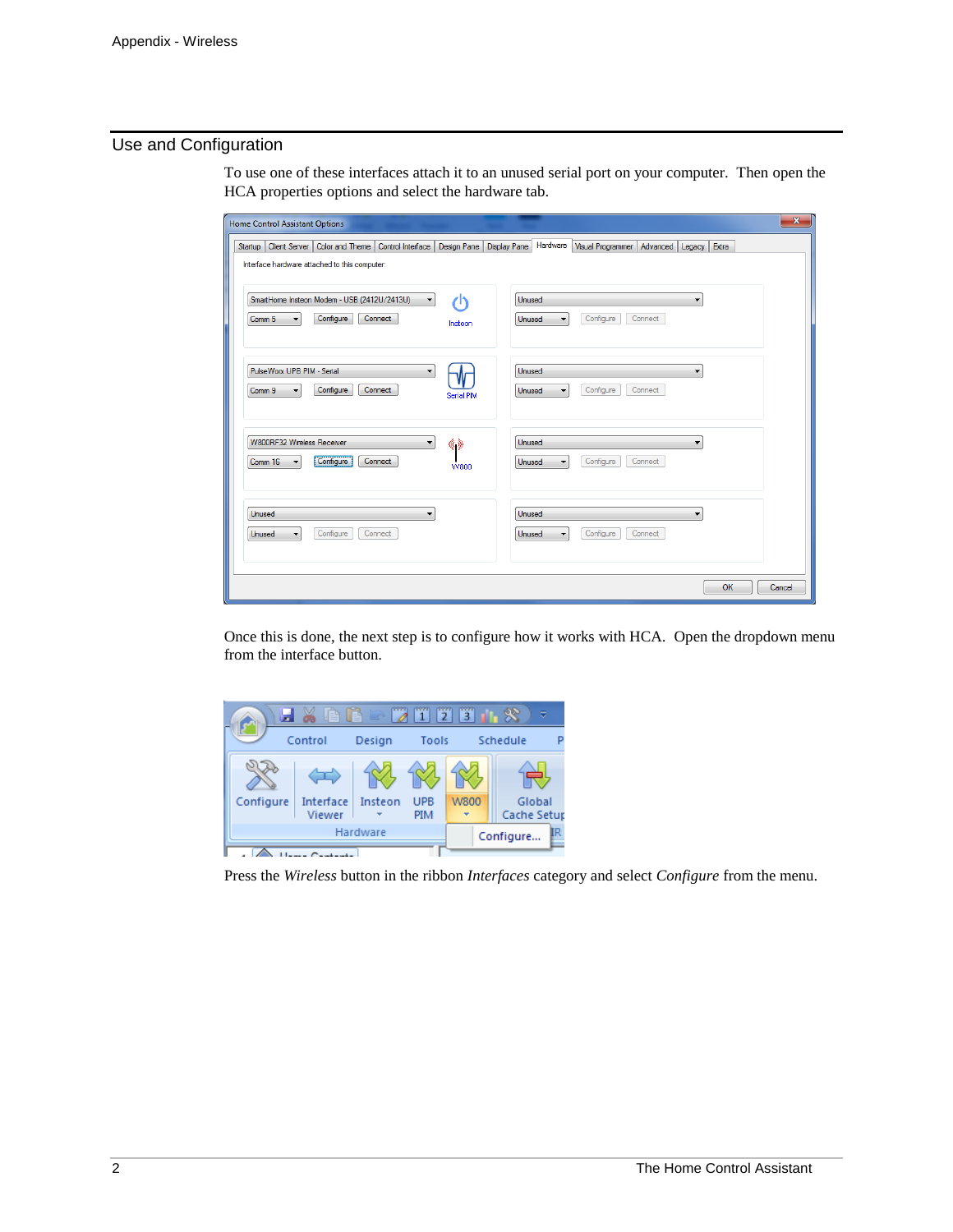| <b>Wireless Setup</b>                                             |        | x                                                      |
|-------------------------------------------------------------------|--------|--------------------------------------------------------|
|                                                                   |        | Housecode Ignore when received Transmit upon reception |
|                                                                   |        |                                                        |
| There are two ways to receive wireless signals from keypads       |        |                                                        |
| and motion sensors. One is the standard wireless                  |        |                                                        |
| transceiver that receives the signals and transmits them on       |        |                                                        |
| the power line where they are received by the computer.           |        |                                                        |
|                                                                   |        |                                                        |
| The other method is to use a receiver connected to the computer   | G      |                                                        |
| which receives signals directly from the keypads and sensors      |        |                                                        |
| In your home you may use both type of receivers. This may         |        |                                                        |
| lead to the computer receiving transmissions from both            |        |                                                        |
| receivers and this could be a problem for your groups and         |        |                                                        |
| programs. You can prevent this by limiting what housecodes        |        |                                                        |
| the wireless receiver processes.                                  |        |                                                        |
| Also you may want wireless signals to directly control lights and |        |                                                        |
| appliances. In this case HCA can act as the transceiver and       |        |                                                        |
| retransmit wireless signals received on to the power line.        |        |                                                        |
|                                                                   |        |                                                        |
| ок                                                                | Cancel |                                                        |

As this text in this dialog explains, you can have HCA both ignore transmissions from some house codes and also act as a transceiver for others.

While you may think that a Wireless Interface can replace all the X10 transceivers in your home – and it can – there may be a few problems yet to solve.

What problems? For example you have a wireless remote for housecode B and a transceiver set for housecode B and a lamp on B3. You send a B3 and the lamp comes on. This happens because the transceiver picks up the wireless broadcast and sends the B3 out on the power line. No computer involvement.

Now without the transceiver and using a wireless interface the B3 goes right into the computer bypassing the powerline so the light doesn't come on. To recover the function you want you could write a program that is triggered on the wireless reception, but there is a better way. Another option in this Setup dialog is to broadcast onto the powerline signals it receives, thus replacing the transceiver function. You can make this happen for selected housecodes. If you checked this option for housecode B, what would happen is this:

Wireless keypad → Wireless Interface → HCA→ X10 interface → lamp

Thus HCA becomes the transceiver.

## MR<sub>26</sub>

While all this sounds great there are some technical problems. The MR26 comes with an antenna that is insufficient, and you will be disappointed in its reception range. If you feel capable of working on electronic projects there are ways to improve the MR26.

See the HCA technical notes directory on the support web site for more information on the MR26.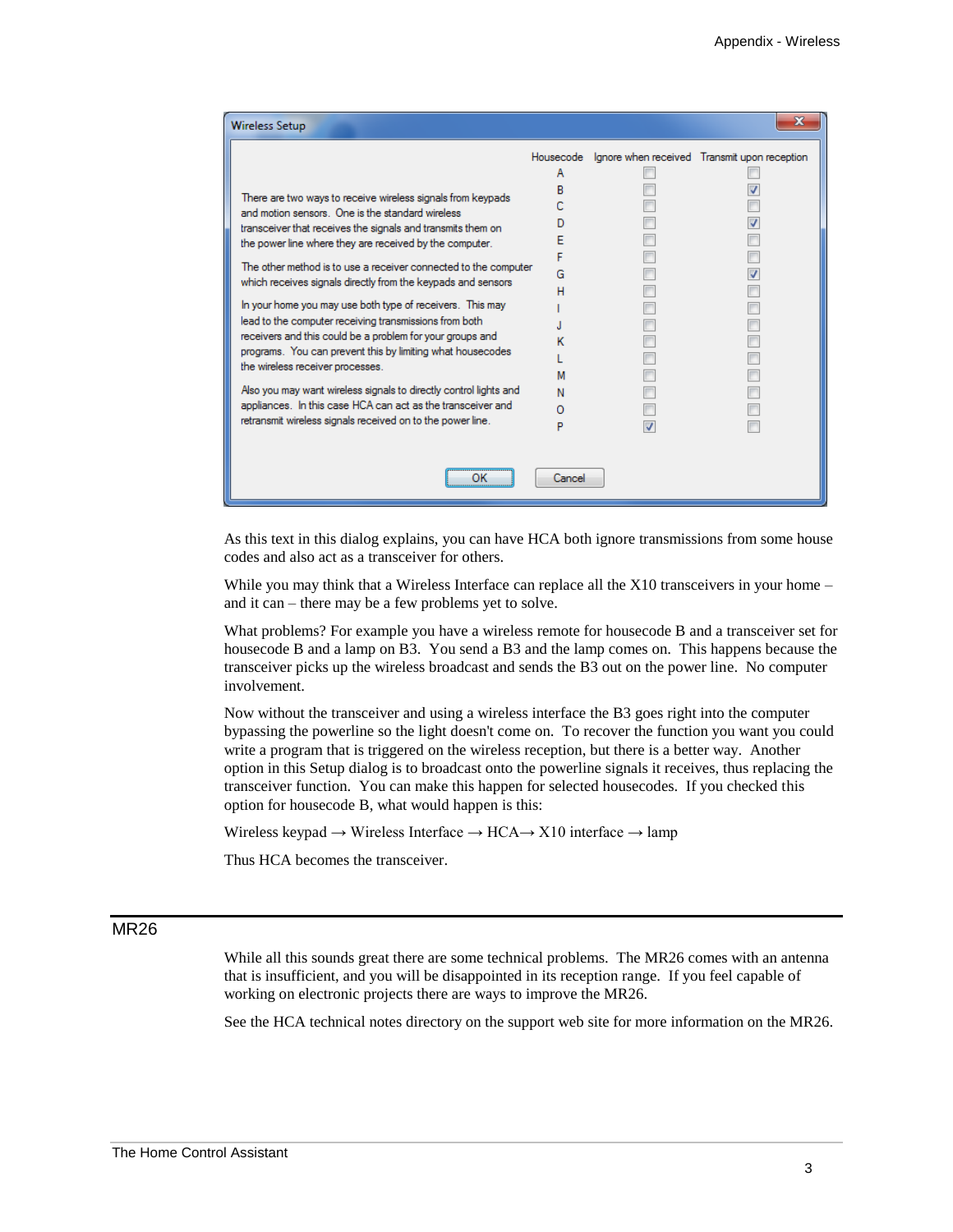# W800RF32

The W800RF32 is a wireless interface from WGL and Associates. Like the MR26 it can receive all transmissions from X10 motion sensors (those that you set an X10 address using little push buttons) and wireless keypads.

More information about the W800RF32 is available at

<http://www.wgldesigns.com/>

The best news is that this device works very well and has an excellent range. This makes it much more usable than the MR26.

In addition to the X10 address motion sensors and keypads the W800RF32 can receive, it also can receive transmissions from a second series of keypads and sensors.

The X10 corporation makes a wireless security system that uses motion sensors, door and window closure contacts, and keypads. All of these items transmit wireless signals that can be received by the W800RF32 (but not the MR26).

Even though these are sold as "security" devices don't be convinced that they need be used for security. For example, you can use one of the door/window contacts to send a signal that turns lights on when you open a closet door, for example.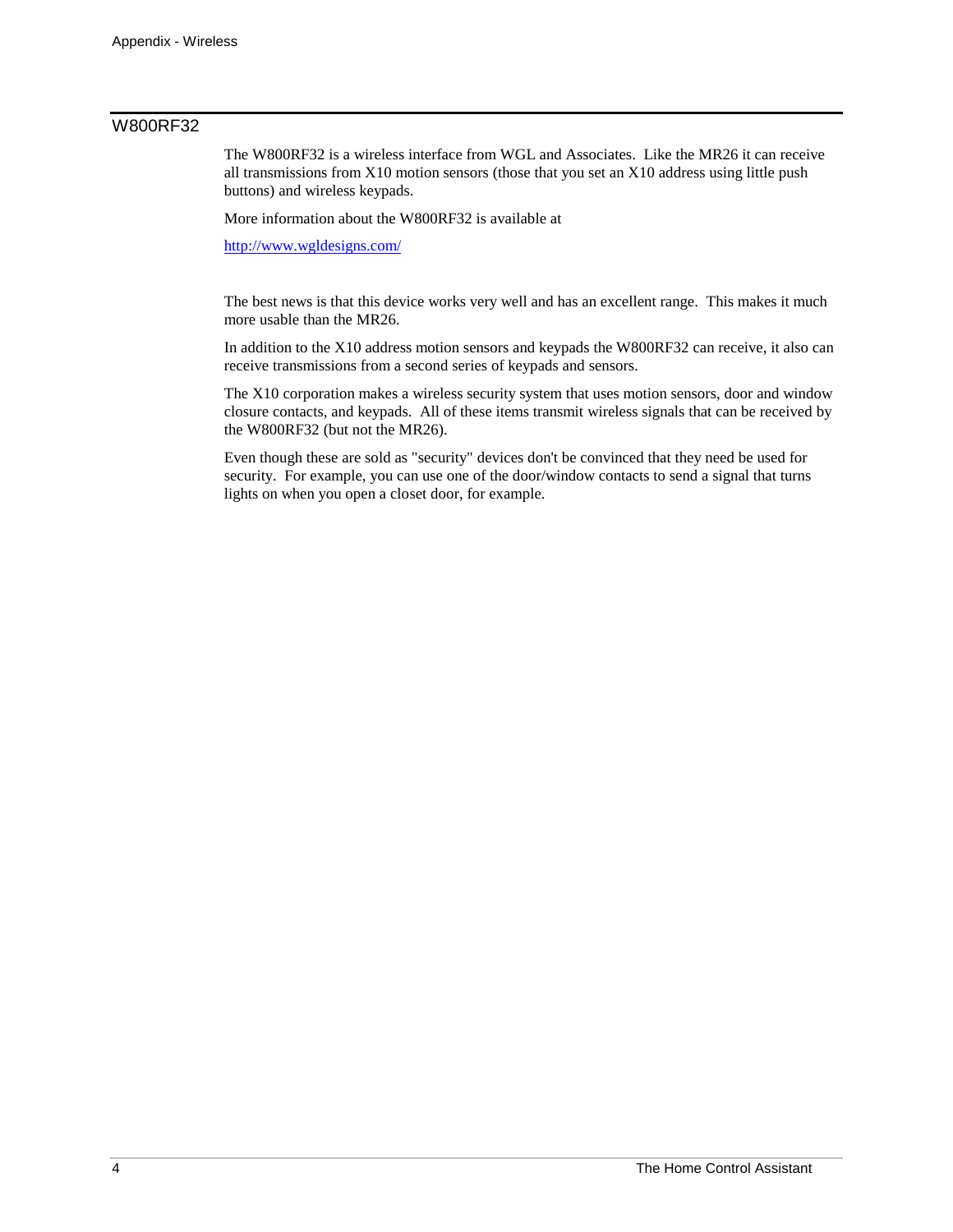## Wireless Devices

Before discussing the Wireless Component Inventory, don't get the concept of "security" motion sensors and the "security" keypads confused other wireless keypads and motion sensors - those that transmit house and unit codes. If the motion sensor and keypad has a method for setting its X10 address, then its transmissions can already be received by HCA from either the MR26, W800RF32, or by plug in wireless transceivers. These kinds of motion sensors and keypads are added to your design by using the New Device wizard.

**Hint**: Before you start adding wireless components, you must have the W800RF32 hooked up and working.

To add wireless components that don't send a house and unit code, add them to your design as any other device. At step 3 of the wizard select as the manufacturer "Wireless" and choose the device type.

| $\overline{\mathbf{x}}$<br>New Device Wizard - Step 3 (House - Motion) |                                                                                                                                                                                                  |        |  |  |
|------------------------------------------------------------------------|--------------------------------------------------------------------------------------------------------------------------------------------------------------------------------------------------|--------|--|--|
|                                                                        | What type of device are you creating? If the device is not listed select either a similar<br>device or generic device. You can always change the properties of the device<br>later if necessary. |        |  |  |
|                                                                        | Manufacturer                                                                                                                                                                                     |        |  |  |
|                                                                        | Wireless                                                                                                                                                                                         | ▼      |  |  |
|                                                                        | Kind                                                                                                                                                                                             |        |  |  |
|                                                                        | ΑIΙ                                                                                                                                                                                              |        |  |  |
|                                                                        |                                                                                                                                                                                                  |        |  |  |
| Model number and description                                           |                                                                                                                                                                                                  |        |  |  |
| MS10A Security Motion Sensor<br>$\blacktriangledown$                   |                                                                                                                                                                                                  |        |  |  |
|                                                                        |                                                                                                                                                                                                  |        |  |  |
|                                                                        |                                                                                                                                                                                                  |        |  |  |
|                                                                        |                                                                                                                                                                                                  |        |  |  |
|                                                                        |                                                                                                                                                                                                  |        |  |  |
|                                                                        |                                                                                                                                                                                                  |        |  |  |
|                                                                        |                                                                                                                                                                                                  |        |  |  |
| $\leq$ $\underline{B}$ ack                                             | Finish<br>> Next                                                                                                                                                                                 | Cancel |  |  |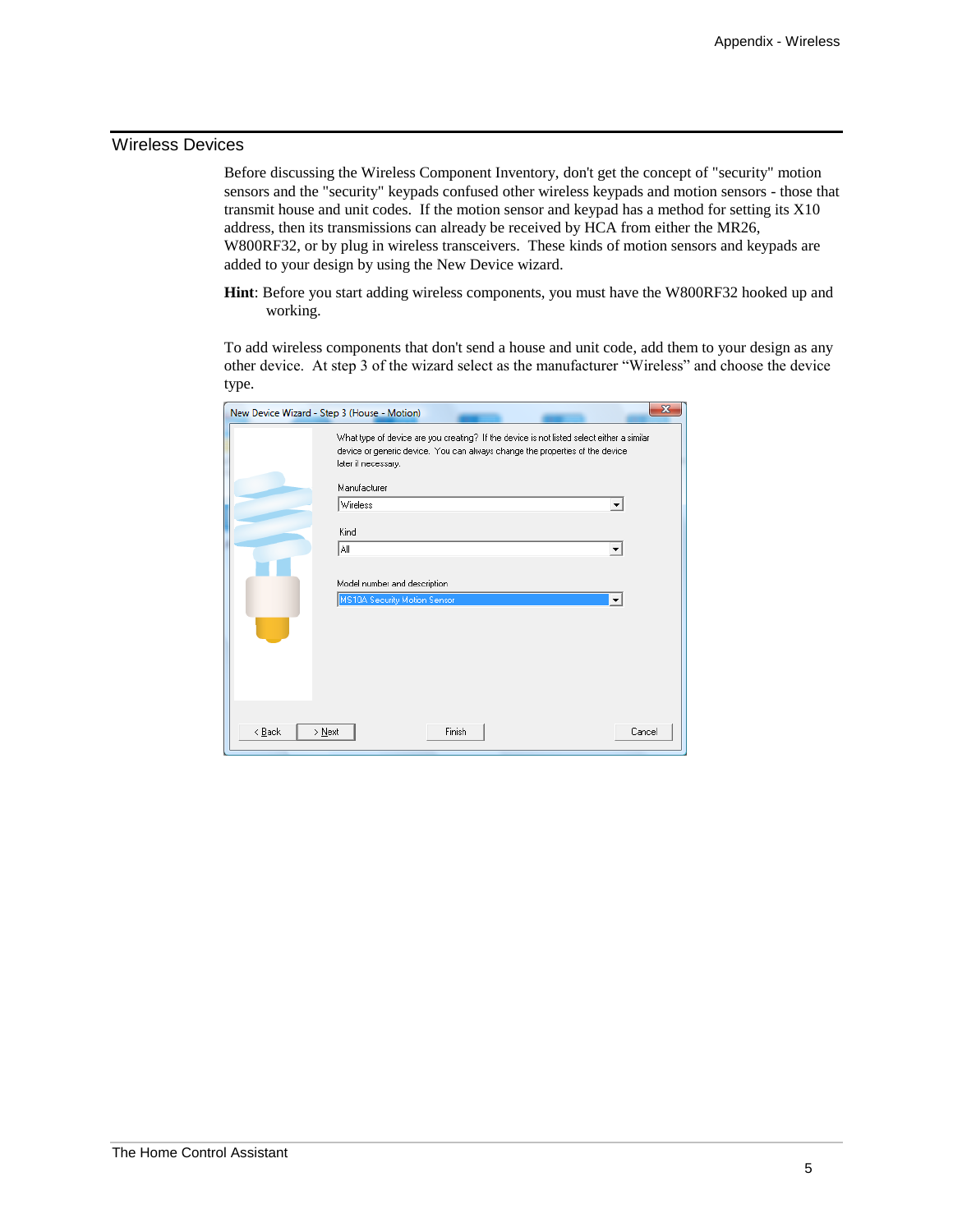The next step of the wizard asks you to identify the device so that HCA can capture its assigned address.

| $\mathbf{x}$<br>New Device Wizard - Step 4 of 7 (House - Motion) |                                                                                                                                                                                                                                       |  |
|------------------------------------------------------------------|---------------------------------------------------------------------------------------------------------------------------------------------------------------------------------------------------------------------------------------|--|
|                                                                  | To identify this wireless device have it send something then press Next after the ID<br>appears. For a keypad press any button. For door / window closure and motion sensors.<br>press the test button on the unit.<br>Not identified |  |
| $\overline{\langle \underline{B}ack \rangle}$<br>$>$ Next        | Finish<br>Cancel                                                                                                                                                                                                                      |  |

The way these types of wireless devices work is that they transmit an identifying unique code as well as a command. The code that they transmit must be different than any other wireless sensor so there is a method to cause it to choose a new code.

Hint: Read the documentation that comes with the wireless security sensor or with the whole X10 wireless security system on how to select the codes.

Once this step is on the screen, do something that causes the device to transmit. If it is a door/window contact closure, open and close the door. For a keypad, press any button on the keypad. For a motion sensor, all you need do is to walk in front of it.

When HCA receives the transmission through the W800RF32, it displays it in the lower box. Press Finish when done.

## Using Wireless Triggers

Once you add wireless components using the Inventory dialog described above you can now make use of their transmissions to trigger programs. To do this open the program's properties and select the Triggers tab. Select Wireless Component Message as the trigger type and press add.